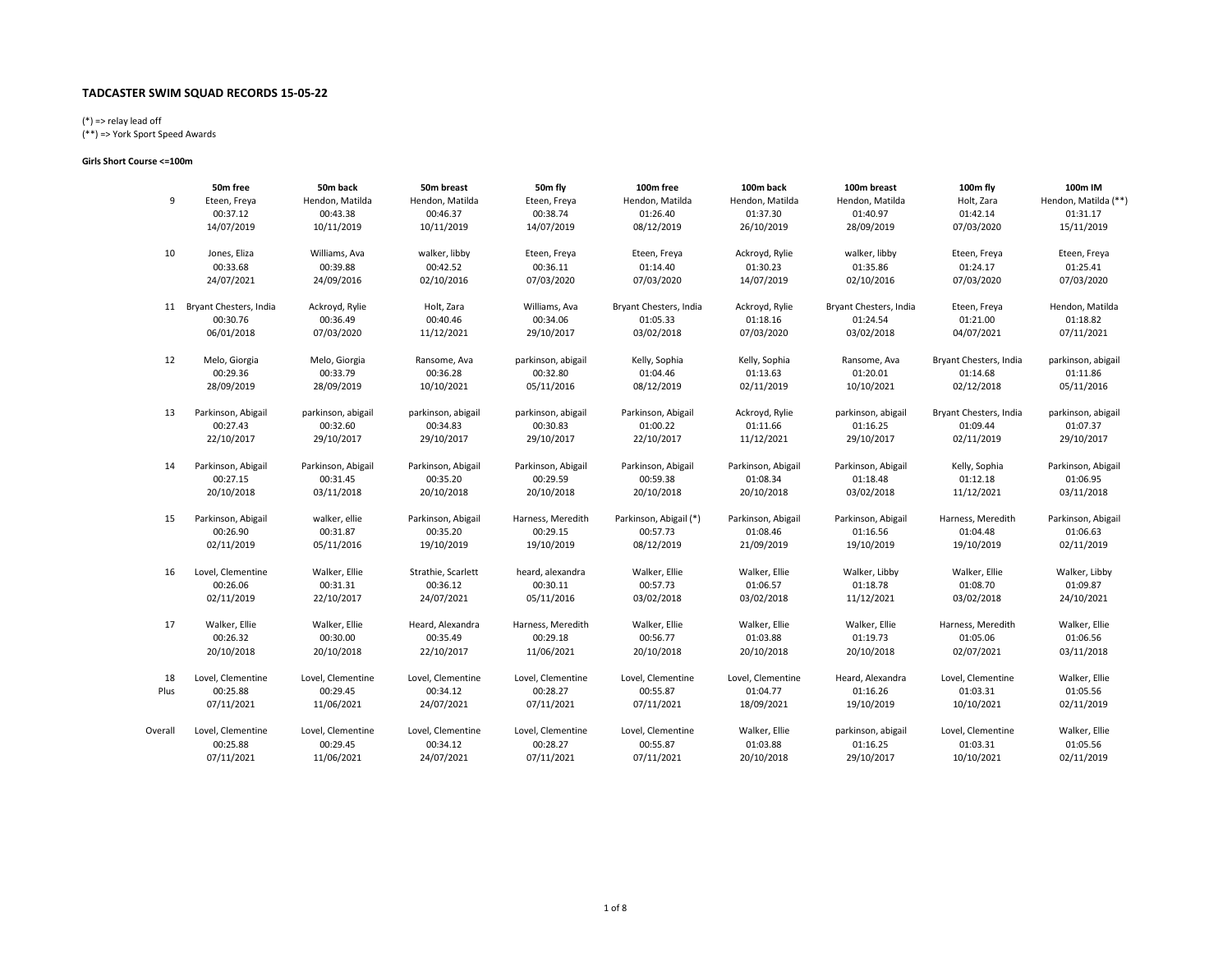# (\*) => relay lead off

(\*\*) => York Sport Speed Awards

#### Girls Short Course >=200m

|         | 200m free              | 200m back      | 200m breast            | 200m fly               | 200m IM                | 400m free              | 800m free       | 400m IM                |
|---------|------------------------|----------------|------------------------|------------------------|------------------------|------------------------|-----------------|------------------------|
| 9       | Hendon, Matilda        | ΝA             | Hendon, Matilda        | NA                     | <b>NA</b>              | <b>NA</b>              | <b>NA</b>       | <b>NA</b>              |
|         | 03:10.97               | NA             | 03:28.97               | <b>NA</b>              | <b>NA</b>              | <b>NA</b>              | <b>NA</b>       | <b>NA</b>              |
|         | 26/10/2019             | <b>NA</b>      | 08/12/2019             | <b>NA</b>              | <b>NA</b>              | <b>NA</b>              | NA              | <b>NA</b>              |
| 10      | Eteen, Freya           | Walker, Libby  | Herbert, Eloise        | <b>NA</b>              | walker, libby          | <b>NA</b>              | <b>NA</b>       | <b>NA</b>              |
|         | 02:42.05               | 03:12.18       | 03:24.62               | NA                     | 03:08.99               | NA                     | NA              | <b>NA</b>              |
|         | 07/03/2020             | 24/09/2016     | 07/03/2020             | <b>NA</b>              | 02/10/2016             | <b>NA</b>              | NA              | <b>NA</b>              |
| 11      | Bryant Chesters, India | Ackroyd, Rylie | Bryant Chesters, India | Eteen, Freya           | Bryant Chesters, India | Bryant Chesters, India | <b>NA</b>       | Hendon, Matilda        |
|         | 02:23.10               | 02:43.60       | 02:58.88               | 02:58.78               | 02:42.62               | 05:02.46               | NA              | 05:58.51               |
|         | 03/02/2018             | 07/03/2020     | 03/02/2018             | 04/07/2021             | 03/02/2018             | 03/02/2018             | <b>NA</b>       | 11/12/2021             |
| 12      | Bryant Chesters, India | Ackroyd, Rylie | Bryant Chesters, India | Baker, Zoe             | Bryant Chesters, India | Kelly, Sophia          | <b>NA</b>       | Bryant Chesters, India |
|         | 02:22.28               | 02:41.73       | 02:57.54               | 03:42.28               | 02:39.43               | 04:55.35               | NA              | 05:40.09               |
|         | 03/11/2018             | 02/07/2021     | 03/11/2018             | 08/01/2022             | 15/09/2018             | 02/11/2019             | NA              | 02/12/2018             |
| 13      | Parkinson, Abigail     | Ackroyd, Rylie | Bryant Chesters, India | Bryant Chesters, India | parkinson, abigail     | Mclure, Sophie         | <b>NA</b>       | Bryant Chesters, India |
|         | 02:16.52               | 02:34.08       | 02:53.11               | 02:32.32               | 02:29.44               | 04:51.94               | <b>NA</b>       | 05:27.77               |
|         | 16/09/2017             | 11/12/2021     | 02/11/2019             | 02/11/2019             | 29/10/2017             | 08/12/2019             | NA              | 02/11/2019             |
| 14      | Parkinson, Abigail     | WALKER, Ellie  | Black, Christina       | Carroll, Maeve         | Parkinson, Abigail     | Kelly, Sophia          | <b>NA</b>       | Browning, Tabitha      |
|         | 02:11.02               | 02:35.26       | 02:58.09               | 02:59.46               | 02:32.82               | 04:50.96               | NA              | 05:26.46               |
|         | 22/09/2018             | 18/07/2015     | 11/12/2021             | 24/10/2021             | 03/02/2018             | 11/12/2021             | NA              | 07/03/2020             |
| 15      | Parkinson, Abigail     | walker, ellie  | <b>NA</b>              | Bryant Chesters, India | Parkinson, Abigail     | McLure, Sophie         | <b>NA</b>       | <b>NA</b>              |
|         | 02:07.67               | 02:30.50       | <b>NA</b>              | 02:38.73               | 02:25.34               | 04:40.10               | NA              | NA                     |
|         | 02/11/2019             | 16/07/2016     | <b>NA</b>              | 02/07/2021             | 19/10/2019             | 11/12/2021             | <b>NA</b>       | <b>NA</b>              |
| 16      | Walker, Ellie          | Carroll, Niamh | Walker, Libby          | Carroll, Niamh         | Walker, Ellie          | Carroll, Niamh         | Carroll, Niamh  | Carroll, Niamh         |
|         | 02:06.46               | 02:25.98       | 02:52.26               | 02:29.86               | 02:29.49               | 04:38.04               | 09:40.61        | 05:09.10               |
|         | 03/02/2018             | 24/10/2021     | 11/12/2021             | 24/10/2021             | 22/10/2017             | 24/10/2021             | 07/11/2021      | 24/10/2021             |
| 17      | Walker, Ellie          | Walker, Ellie  | NA                     | Holbrook, Imogen       | Walker, Ellie          | Walker, Ellie          | NA              | Walker, Ellie          |
|         | 02:07.70               | 02:19.09       | <b>NA</b>              | 02:49.62               | 02:24.06               | 04:30.07               | <b>NA</b>       | 05:09.86               |
|         | 03/11/2018             | 03/11/2018     | <b>NA</b>              | 08/12/2019             | 20/10/2018             | 14/07/2018             | <b>NA</b>       | 14/07/2018             |
| 18      | Walker, Ellie          | Walker, Ellie  | Griffin, Eleanor       | <b>NA</b>              | Lovel, Clementine      | Holbrook, Imogen       | Cooper, Eleanor | <b>NA</b>              |
| Plus    | 02:07.35               | 02:17.10       | 02:48.37               | <b>NA</b>              | 02:24.70               | 05:24.95               | 09:54.84        | <b>NA</b>              |
|         | 07/11/2021             | 02/11/2019     | 07/11/2021             | <b>NA</b>              | 18/09/2021             | 11/12/2021             | 26/10/2019      | <b>NA</b>              |
| Overall | Walker, Ellie          | Walker, Ellie  | Griffin, Eleanor       | Carroll, Niamh         | Walker, Ellie          | Walker, Ellie          | Carroll, Niamh  | Carroll, Niamh         |
|         | 02:06.46               | 02:17.10       | 02:48.37               | 02:29.86               | 02:24.06               | 04:30.07               | 09:40.61        | 05:09.10               |
|         | 03/02/2018             | 02/11/2019     | 07/11/2021             | 24/10/2021             | 20/10/2018             | 14/07/2018             | 07/11/2021      | 24/10/2021             |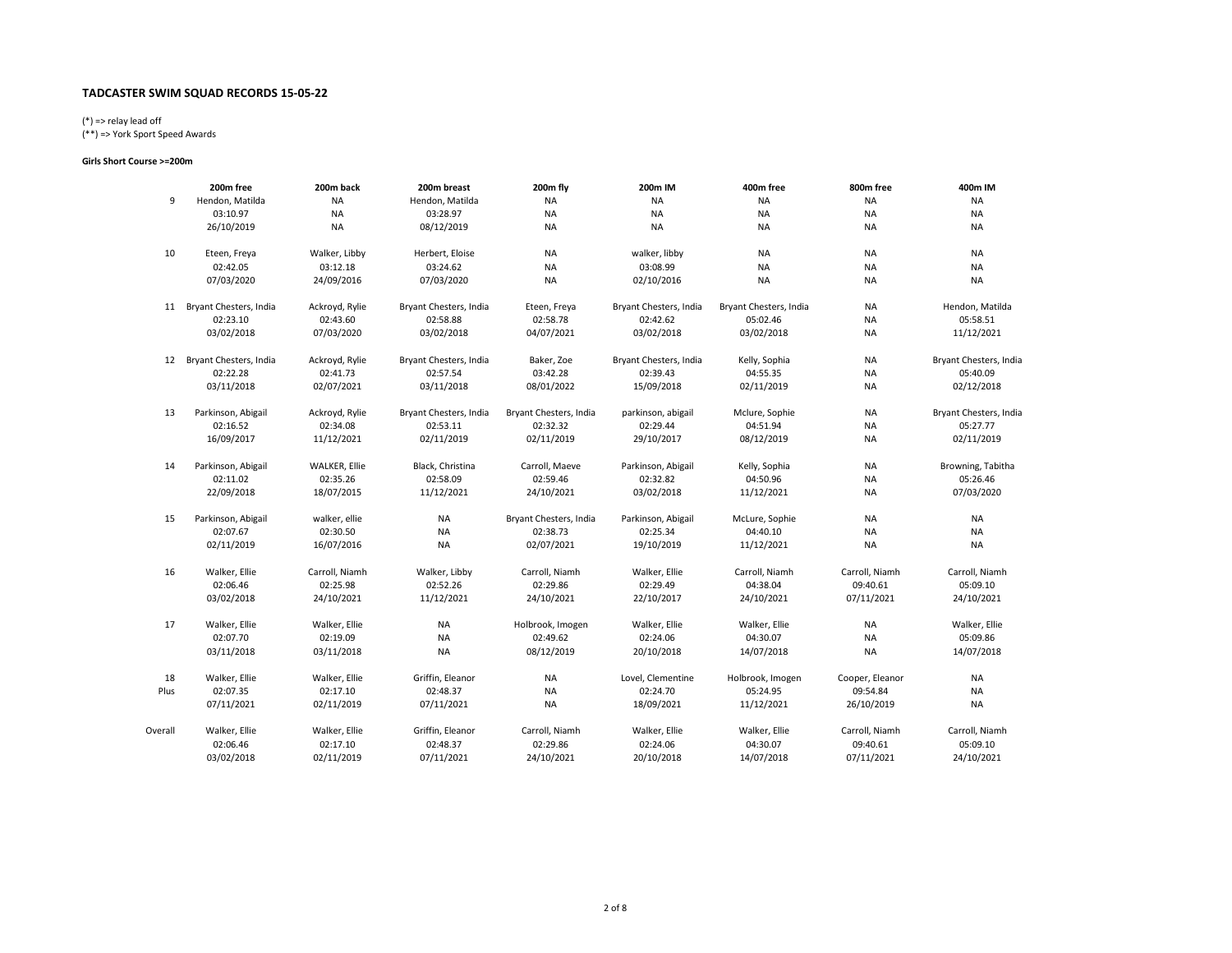# (\*) => relay lead off

(\*\*) => York Sport Speed Awards

### Boys Short Course <=100m

|         | 50m free         | 50m back         | 50m breast       | 50m fly          | 100m free            | 100m back        | 100m breast      | 100m fly         | 100m IM            |
|---------|------------------|------------------|------------------|------------------|----------------------|------------------|------------------|------------------|--------------------|
| 9       | Williams, Alex   | Williams, Alex   | Bleanch, Jamie   | Williams, Alex   | Britton, Caleb       | Britton, Caleb   | Hendon, James    | Britton, Caleb   | Britton, Caleb     |
|         | 00:35.81         | 00:42.50         | 00:47.19         | 00:39.31         | 01:40.20             | 01:39.18         | 01:44.30         | 01:59.84         | 01:45.98           |
|         | 16/12/2012       | 16/12/2012       | 30/10/2016       | 06/04/2013       | 07/03/2020           | 07/03/2020       | 06/01/2018       | 07/03/2020       | 07/03/2020         |
| 10      | Williams, Alex   | Williams, Alex   | Hendon, James    | Carswell, Thomas | Williams, Alex       | Williams, Alex   | Hendon, James    | Williams, Alex   | Hendon, James (**) |
|         | 00:33.01         | 00:38.41         | 00:42.03         | 00:36.23         | 01:11.32             | 01:25.84         | 01:33.14         | 01:22.97         | 01:25.82           |
|         | 12/10/2013       | 12/10/2013       | 02/12/2018       | 06/11/2011       | 05/04/2014           | 02/11/2013       | 15/09/2018       | 02/11/2013       | 05/04/2019         |
| 11      | Williams, Alex   | Souter, Harry    | Hendon, James    | Carswell, Thomas | Williams, Alex       | Williams, Alex   | Hendon, James    | Wise, Luke       | Hendon, James      |
|         | 00:31.67         | 00:36.55         | 00:39.82         | 00:34.64         | 01:07.90             | 01:22.57         | 01:27.26         | 01:22.31         | 01:21.73           |
|         | 01/11/2014       | 22/06/2013       | 02/11/2019       | 15/06/2012       | 06/12/2014           | 12/10/2014       | 02/11/2019       | 18/09/2021       | 02/11/2019         |
| 12      | Carswell, Thomas | Brown, Jacob     | Brown, Jacob     | Brown, Jacob     | Carswell, Thomas     | Brown, Jacob     | Brown, Jacob     | Brown, Jacob     | Brown, Jacob       |
|         | 00:29.88         | 00:32.97         | 00:37.00         | 00:32.82         | 01:05.40             | 01:08.54         | 01:23.29         | 01:13.64         | 01:13.02           |
|         | 22/06/2013       | 28/09/2019       | 28/09/2019       | 28/09/2019       | 07/12/2013           | 08/12/2019       | 28/09/2019       | 28/09/2019       | 08/12/2019         |
| 13      | Carswell, Thomas | Carswell, Thomas | Baylin, Ethan    | Carswell, Thomas | Carswell, Thomas     | Carswell, Thomas | Hewison, Joe     | Carswell, Thomas | Chesters, Alex     |
|         | 00:26.84         | 00:30.05         | 00:35.16         | 00:30.77         | 00:57.56             | 01:09.83         | 01:17.64         | 01:05.75         | 01:09.79           |
|         | 06/12/2014       | 06/12/2014       | 29/10/2017       | 19/07/2014       | 06/12/2014           | 23/08/2014       | 10/10/2009       | 06/12/2014       | 14/07/2018         |
| 14      | carswell, thomas | carswell, thomas | Baylin, Ethan    | carswell, thomas | Carswell, Thomas     | Brown, Jacob     | Baylin, Ethan    | Carswell, Thomas | Baylin, Ethan      |
|         | 00:25.51         | 00:27.41         | 00:32.93         | 00:27.65         | 00:56.81             | 01:01.84         | 01:12.52         | 01:03.82         | 01:06.72           |
|         | 21/11/2015       | 21/11/2015       | 02/12/2018       | 21/11/2015       | 19/09/2015           | 07/11/2021       | 20/10/2018       | 19/09/2015       | 03/11/2018         |
| 15      | carswell, thomas | carswell, thomas | Baylin, Ethan    | carswell, thomas | Baylin, Ethan (*)    | Williams, Alex   | Baylin, Ethan    | carswell, thomas | Baylin, Ethan      |
|         | 00:24.15         | 00:27.45         | 00:31.30         | 00:25.92         | 00:54.99             | 01:04.75         | 01:09.52         | 00:59.71         | 01:02.13           |
|         | 05/11/2016       | 05/11/2016       | 07/03/2020       | 16/10/2016       | 08/12/2019           | 20/10/2018       | 07/03/2020       | 05/11/2016       | 07/03/2020         |
| 16      | Carswell, Thomas | Carswell, Thomas | Hawkett, Harry   | Carswell, Thomas | Carswell, Thomas     | Tonkins, Callum  | Watkins, Elliott | Carswell, Thomas | Carswell, Thomas   |
|         | 00:23.59         | 00:26.63         | 00:32.25         | 00:25.48         | 00:52.35             | 01:00.86         | 01:09.23         | 00:58.15         | 01:01.05           |
|         | 22/10/2017       | 22/10/2017       | 07/11/2021       | 22/10/2017       | 22/10/2017           | 19/10/2019       | 07/11/2021       | 22/10/2017       | 16/09/2017         |
| 17      | Carswell, Thomas | Carswell, Thomas | Baylin, Ethan    | Carswell, Thomas | Carswell, Thomas     | Dawson, Liam     | Baylin, Ethan    | Carswell, Thomas | Baylin, Ethan      |
|         | 00:23.23         | 00:26.51         | 00:30.19         | 00:24.86         | 00:51.89             | 01:00.45         | 01:08.06         | 00:56.82         | 00:59.64           |
|         | 20/10/2018       | 20/10/2018       | 11/12/2021       | 03/11/2018       | 20/10/2018           | 11/12/2021       | 24/10/2021       | 03/02/2018       | 03/12/2021         |
| 18      | Carswell, Thomas | Carswell, Thomas | Stanley, Stephen | Carswell, Thomas | Carswell, Thomas (*) | NA               | Stanley, Stephen | Graham, William  | Carswell, Thomas   |
| Plus    | 00:23.28         | 00:26.45         | 00:31.44         | 00:24.37         | 00:50.55             | <b>NA</b>        | 01:10.17         | 00:55.67         | 01:00.19           |
|         | 19/10/2019       | 02/11/2019       | 02/11/2019       | 08/12/2019       | 08/12/2019           | <b>NA</b>        | 02/11/2019       | 03/12/2021       | 02/11/2019         |
| Overall | Carswell, Thomas | Carswell, Thomas | Baylin, Ethan    | Carswell, Thomas | Carswell, Thomas (*) | Dawson, Liam     | Baylin, Ethan    | Graham, William  | Baylin, Ethan      |
|         | 00:23.23         | 00:26.45         | 00:30.19         | 00:24.37         | 00:50.55             | 01:00.45         | 01:08.06         | 00:55.67         | 00:59.64           |
|         | 20/10/2018       | 02/11/2019       | 11/12/2021       | 08/12/2019       | 08/12/2019           | 11/12/2021       | 24/10/2021       | 03/12/2021       | 03/12/2021         |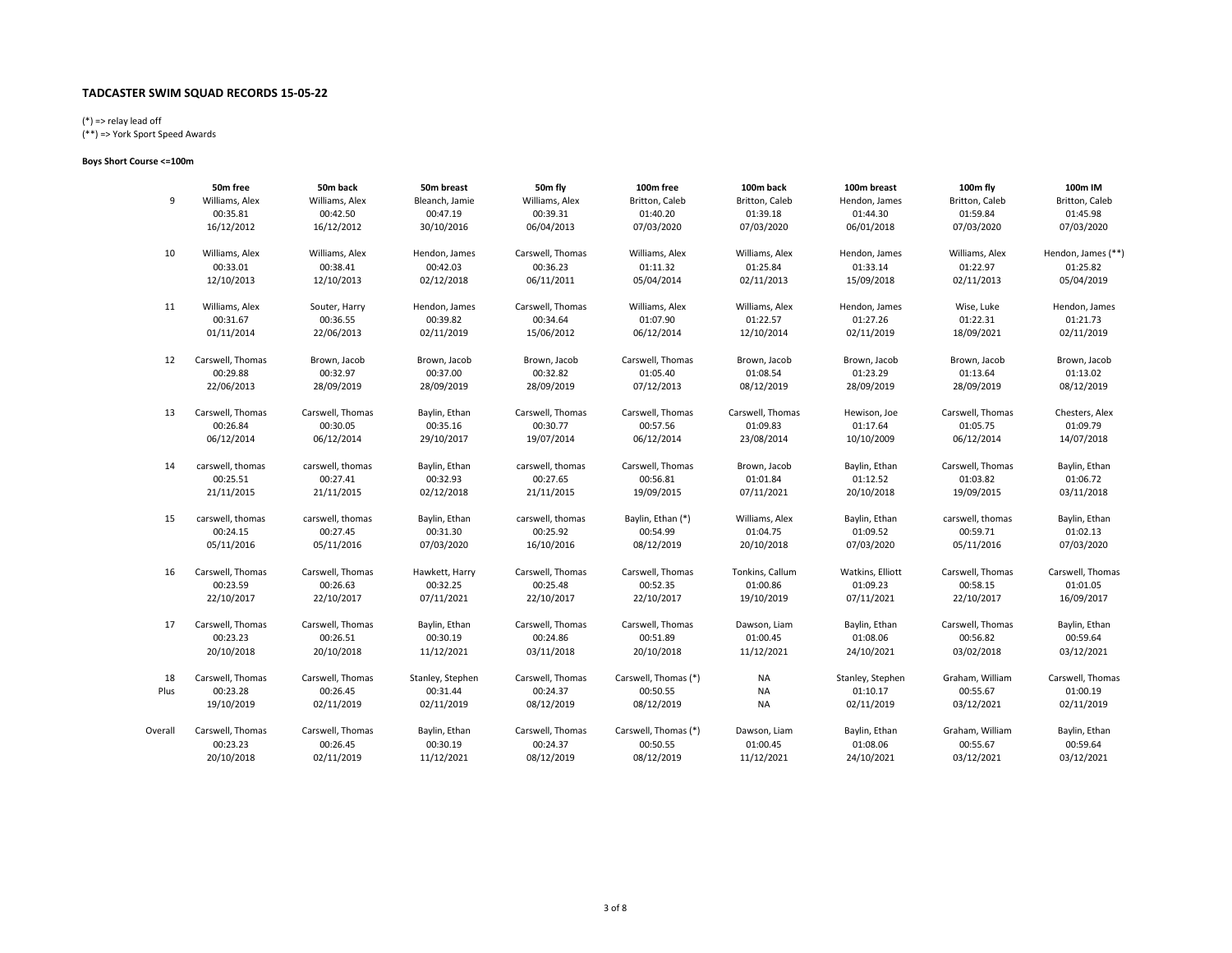# (\*) => relay lead off

(\*\*) => York Sport Speed Awards

### Boys Short Course >=200m

|         | 200m free        | 200m back        | 200m breast      | 200m fly         | 200m IM         | 400m free        | 800m free     | 400m IM       |
|---------|------------------|------------------|------------------|------------------|-----------------|------------------|---------------|---------------|
| 9       | Williams, Alex   | NA               | <b>NA</b>        | <b>NA</b>        | Hendon, James   | <b>NA</b>        | <b>NA</b>     | <b>NA</b>     |
|         | 02:50.12         | <b>NA</b>        | <b>NA</b>        | <b>NA</b>        | 03:31.25        | <b>NA</b>        | <b>NA</b>     | <b>NA</b>     |
|         | 06/04/2013       | <b>NA</b>        | <b>NA</b>        | <b>NA</b>        | 06/01/2018      | <b>NA</b>        | <b>NA</b>     | NA            |
| 10      | Williams, Alex   | Britton, Caleb   | Hendon, James    | Lewis, Harry     | Hendon, James   | <b>NA</b>        | <b>NA</b>     | <b>NA</b>     |
|         | 02:39.19         | 03:25.06         | 03:22.97         | 03:54.79         | 03:00.94        | <b>NA</b>        | <b>NA</b>     | <b>NA</b>     |
|         | 07/12/2013       | 02/07/2021       | 14/07/2018       | 26/10/2019       | 02/12/2018      | <b>NA</b>        | <b>NA</b>     | <b>NA</b>     |
| 11      | Carswell, Thomas | <b>NA</b>        | Hendon, James    | Wise, Luke       | Hendon, James   | Wright, Sam      | Hendon, James | Hendon, James |
|         | 02:42.94         | <b>NA</b>        | 03:07.29         | 03:12.32         | 02:57.56        | 05:46.17         | 11:59.22      | 06:09.79      |
|         | 06/10/2012       | <b>NA</b>        | 02/11/2019       | 04/07/2021       | 28/09/2019      | 08/12/2019       | 26/10/2019    | 08/12/2019    |
| 12      | Carswell, Thomas | Brown, Jacob     | Brown, Jacob     | Wise, Luke       | Brown, Jacob    | Wright, Sam      | <b>NA</b>     | Brown, Jacob  |
|         | 02:26.46         | 02:37.78         | 02:59.71         | 02:57.09         | 02:41.98        | 05:18.84         | <b>NA</b>     | 05:31.23      |
|         | 26/10/2013       | 08/12/2019       | 08/12/2019       | 11/12/2021       | 08/12/2019      | 04/07/2021       | <b>NA</b>     | 28/09/2019    |
| 13      | Williams, Alex   | Carswell, Thomas | Chesters, Alex   | Herbert, Blake   | Hewison, Joe    | Wright, Sam      | <b>NA</b>     | Wright, Sam   |
|         | 02:16.14         | 02:37.08         | 02:55.88         | 03:39.41         | 02:34.73        | 05:07.48         | <b>NA</b>     | 05:47.77      |
|         | 23/04/2017       | 19/07/2014       | 14/07/2018       | 02/07/2021       | 10/10/2009      | 11/12/2021       | <b>NA</b>     | 11/12/2021    |
| 14      | Baylin, Ethan    | Brown, Jacob     | Baylin, Ethan    | Herbert, Blake   | Brown, Jacob    | Williams, Alex   | <b>NA</b>     | <b>NA</b>     |
|         | 02:10.83         | 02:16.25         | 02:38.95         | 03:20.77         | 02:20.67        | 04:40.93         | NA            | <b>NA</b>     |
|         | 02/12/2018       | 07/11/2021       | 02/12/2018       | 11/12/2021       | 07/11/2021      | 16/09/2017       | <b>NA</b>     | <b>NA</b>     |
| 15      | Carswell, Thomas | Williams, Alex   | <b>NA</b>        | Carswell, Thomas | Baylin, Ethan   | Carswell, Thomas | <b>NA</b>     | <b>NA</b>     |
|         | 02:06.54         | 02:27.95         | <b>NA</b>        | 02:22.13         | 02:17.51        | 04:29.07         | NA            | NA            |
|         | 24/09/2016       | 02/12/2018       | <b>NA</b>        | 24/09/2016       | 07/03/2020      | 24/09/2016       | <b>NA</b>     | <b>NA</b>     |
| 16      | Carswell, Thomas | Carswell, Thomas | Hawkett, Harry   | De'ath, Maxwell  | Tonkins, Callum | Williams, Alex   | <b>NA</b>     | <b>NA</b>     |
|         | 02:00.63         | 02:16.82         | 02:35.17         | 02:18.37         | 02:19.17        | 04:25.70         | NA            | NA            |
|         | 16/09/2017       | 16/09/2017       | 11/12/2021       | 07/03/2020       | 19/10/2019      | 08/12/2019       | <b>NA</b>     | <b>NA</b>     |
| 17      | Carswell, Thomas | Carswell, Thomas | <b>NA</b>        | Lee, Jake        | Baylin, Ethan   | Carswell, Thomas | <b>NA</b>     | <b>NA</b>     |
|         | 02:00.74         | 02:18.89         | <b>NA</b>        | 02:43.67         | 02:13.89        | 04:41.84         | <b>NA</b>     | <b>NA</b>     |
|         | 02/12/2018       | 06/01/2018       | <b>NA</b>        | 02/12/2018       | 11/12/2021      | 02/12/2018       | <b>NA</b>     | <b>NA</b>     |
| 18      | Williams, Alex   | NA               | Stanley, Stephen | De'Ath, Maxwell  | <b>NA</b>       | Williams, Alex   | <b>NA</b>     | <b>NA</b>     |
| Plus    | 02:01.81         | <b>NA</b>        | 02:30.15         | 02:31.16         | <b>NA</b>       | 04:37.65         | <b>NA</b>     | <b>NA</b>     |
|         | 02/07/2021       | <b>NA</b>        | 02/11/2019       | 02/07/2021       | <b>NA</b>       | 02/07/2021       | <b>NA</b>     | <b>NA</b>     |
| Overall | Carswell, Thomas | Brown, Jacob     | Stanley, Stephen | De'ath, Maxwell  | Baylin, Ethan   | Williams, Alex   | Hendon, James | Brown, Jacob  |
|         | 02:00.63         | 02:16.25         | 02:30.15         | 02:18.37         | 02:13.89        | 04:25.70         | 11:59.22      | 05:31.23      |
|         | 16/09/2017       | 07/11/2021       | 02/11/2019       | 07/03/2020       | 11/12/2021      | 08/12/2019       | 26/10/2019    | 28/09/2019    |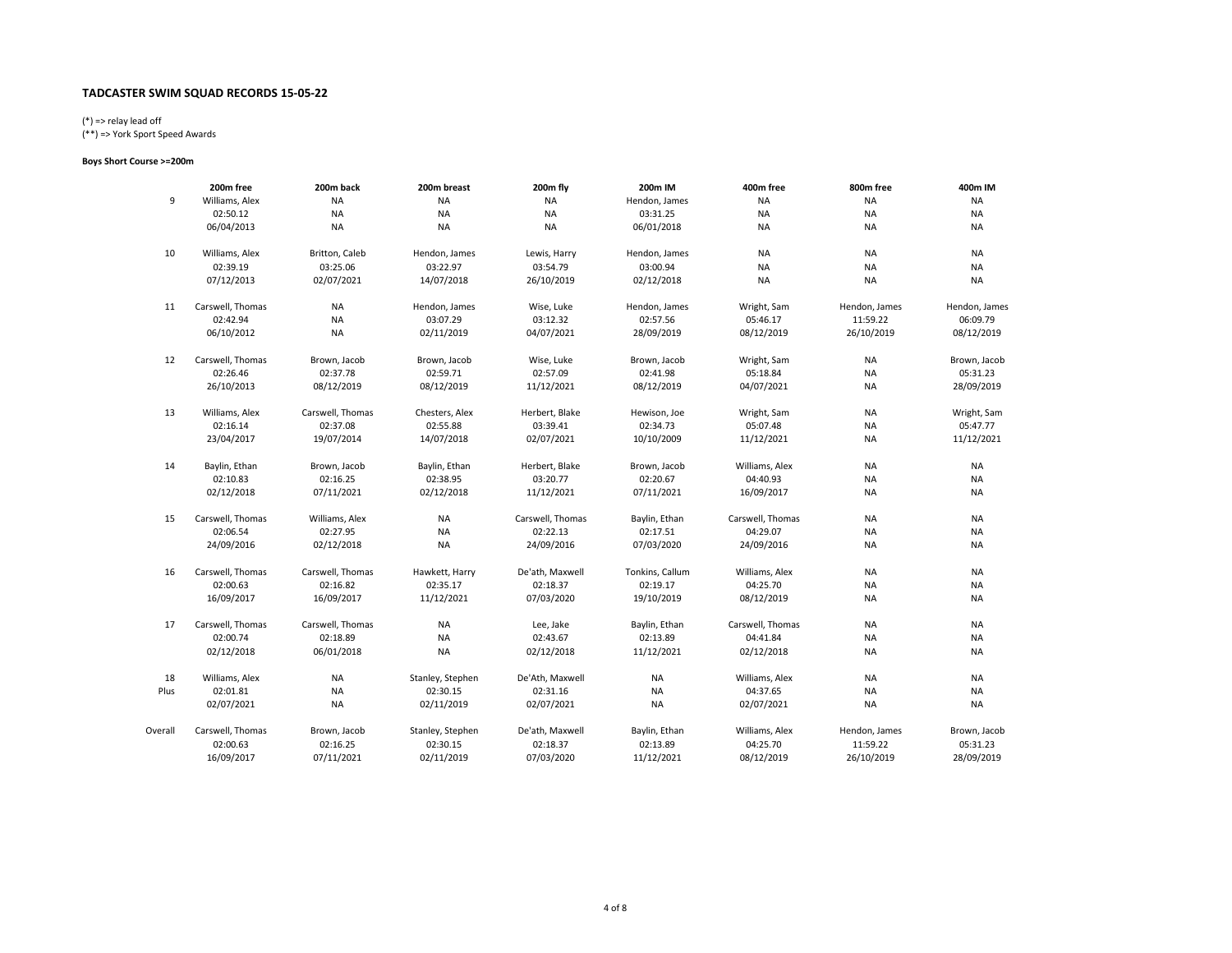# (\*) => relay lead off

(\*\*) => York Sport Speed Awards

### Girls Long Course <=100m

|         | 50m free                  | 50m back           | 50m breast         | 50m fly            | 100m free              | 100m back              | 100m breast            | 100m fly               |
|---------|---------------------------|--------------------|--------------------|--------------------|------------------------|------------------------|------------------------|------------------------|
| 9       | williams, ava             | williams, ava      | Hendon, Matilda    | williams, ava      | Hendon, Matilda        | BROWNING, Tabitha      | Hendon, Matilda        | <b>NA</b>              |
|         | 00:36.27                  | 00:43.09           | 00:46.33           | 00:39.27           | 01:31.48               | 01:41.00               | 01:37.31               | <b>NA</b>              |
|         | 28/02/2016                | 28/02/2016         | 04/01/2020         | 28/02/2016         | 06/07/2019             | 01/03/2015             | 04/01/2020             | <b>NA</b>              |
| 10      | williams, ava             | williams, ava      | williams, ava      | williams, ava      | bryant chesters, india | bryant chesters, india | bryant chesters, india | Eteen, Freya           |
|         | 00:32.86                  | 00:39.06           | 00:41.99           | 00:35.91           | 01:12.88               | 01:29.70               | 01:32.04               | 01:27.62               |
|         | 26/02/2017                | 26/02/2017         | 26/02/2017         | 26/02/2017         | 05/02/2017             | 07/01/2017             | 05/02/2017             | 01/02/2020             |
|         | 11 bryant chesters, india | Jones, Eliza       | Holt, Zara         | Jones, Eliza       | Bryant Chesters, India | Holt, Zara             | Holt, Zara             | Kelly, Sophia          |
|         | 00:31.69                  | 00:37.16           | 00:39.37           | 00:34.61           | 01:09.18               | 01:18.55               | 01:28.58               | 01:20.13               |
|         | 12/03/2017                | 07/05/2022         | 26/02/2022         | 07/05/2022         | 02/12/2017             | 23/04/2022             | 05/02/2022             | 02/02/2019             |
| 12      | parkinson, abigail        | Eteen, Freya       | HISCOTT, Marija    | parkinson, abigail | <b>HERBERT, Eloise</b> | Herbert, Eloise        | Herbert, Eloise        | Bryant Chesters, India |
|         | 00:29.91                  | 00:35.30           | 00:38.51           | 00:32.36           | 01:05.50               | 01:15.60               | 01:23.10               | 01:13.65               |
|         | 07/01/2017                | 26/02/2022         | 01/05/2015         | 07/01/2017         | 07/05/2022             | 23/04/2022             | 23/04/2022             | 02/02/2019             |
| 13      | parkinson, abigail        | Ackroyd, Rylie     | parkinson, abigail | parkinson, abigail | parkinson, abigail     | Ackroyd, Rylie         | parkinson, abigail     | Bryant Chesters, India |
|         | 00:27.82                  | 00:33.92           | 00:35.33           | 00:30.74           | 01:03.15               | 01:12.11               | 01:20.79               | 01:11.20               |
|         | 05/11/2017                | 26/02/2022         | 29/05/2017         | 05/11/2017         | 29/05/2017             | 05/02/2022             | 05/11/2017             | 11/05/2019             |
| 14      | Parkinson, Abigail        | Parkinson, Abigail | Parkinson, Abigail | Parkinson, Abigail | Parkinson, Abigail     | Parkinson, Abigail     | SPAVIN, Jessica        | Bryant Chesters, India |
|         | 00:27.56                  | 00:31.94           | 00:38.19           | 00:30.03           | 01:00.44               | 01:09.79               | 01:23.81               | 01:12.56               |
|         | 06/05/2018                | 08/04/2018         | 05/01/2019         | 06/05/2018         | 27/05/2018             | 27/05/2018             | 19/03/2022             | 14/03/2020             |
| 15      | Lovel, Clementine         | Parkinson, Abigail | Parkinson, Abigail | parkinson, abigail | parkinson, abigail     | Parkinson, Abigail     | Foster, Chloe          | Parkinson, Abigail     |
|         | 00:26.82                  | 00:32.23           | 00:36.94           | 00:29.63           | 00:59.94               | 01:10.72               | 01:25.77               | 01:07.92               |
|         | 24/07/2018                | 03/02/2019         | 06/04/2019         | 25/01/2020         | 25/01/2020             | 01/02/2020             | 05/01/2019             | 04/01/2020             |
| 16      | Lovel, Clementine         | Walker, Ellie      | Parkinson, Abigail | harness, meredith  | Parkinson, Abigail     | walker, ellie          | Walker, Libby          | Harness, Meredith      |
|         | 00:27.04                  | 00:31.31           | 00:35.70           | 00:29.41           | 01:00.09               | 01:09.12               | 01:21.66               | 01:04.65               |
|         | 04/05/2019                | 24/02/2018         | 14/03/2020         | 25/01/2020         | 08/02/2020             | 26/11/2017             | 05/02/2022             | 01/02/2020             |
| 17      | Walker, Ellie             | Walker, Ellie      | Heard, Alexandra   | Heard, Alexandra   | Walker, Ellie          | Walker, Ellie          | Walker, Ellie          | HARNESS, Meredith      |
|         | 00:26.64                  | 00:30.89           | 00:36.09           | 00:29.64           | 00:57.81               | 01:06.56               | 01:25.29               | 01:06.86               |
|         | 25/03/2018                | 06/05/2018         | 25/03/2018         | 04/03/2018         | 25/03/2018             | 06/05/2018             | 02/02/2019             | 31/07/2021             |
| 18      | Lovel, Clementine         | Walker, Ellie      | Walker, Ellie      | Lovel, Clementine  | Walker, Ellie          | Walker, Ellie          | GRIFFIN, Eleanor       | Parkinson, Abigail     |
| Plus    | 00:26.38                  | 00:30.65           | 00:36.10           | 00:28.45           | 00:57.50               | 01:06.66               | 01:18.61               | 01:07.33               |
|         | 30/04/2022                | 22/02/2020         | 26/02/2022         | 30/04/2022         | 30/03/2019             | 04/05/2019             | 31/07/2021             | 05/02/2022             |
| Overall | Lovel, Clementine         | Walker, Ellie      | parkinson, abigail | Lovel, Clementine  | Walker, Ellie          | Walker, Ellie          | GRIFFIN, Eleanor       | Harness, Meredith      |
|         | 00:26.38                  | 00:30.65           | 00:35.33           | 00:28.45           | 00:57.50               | 01:06.56               | 01:18.61               | 01:04.65               |
|         | 30/04/2022                | 22/02/2020         | 29/05/2017         | 30/04/2022         | 30/03/2019             | 06/05/2018             | 31/07/2021             | 01/02/2020             |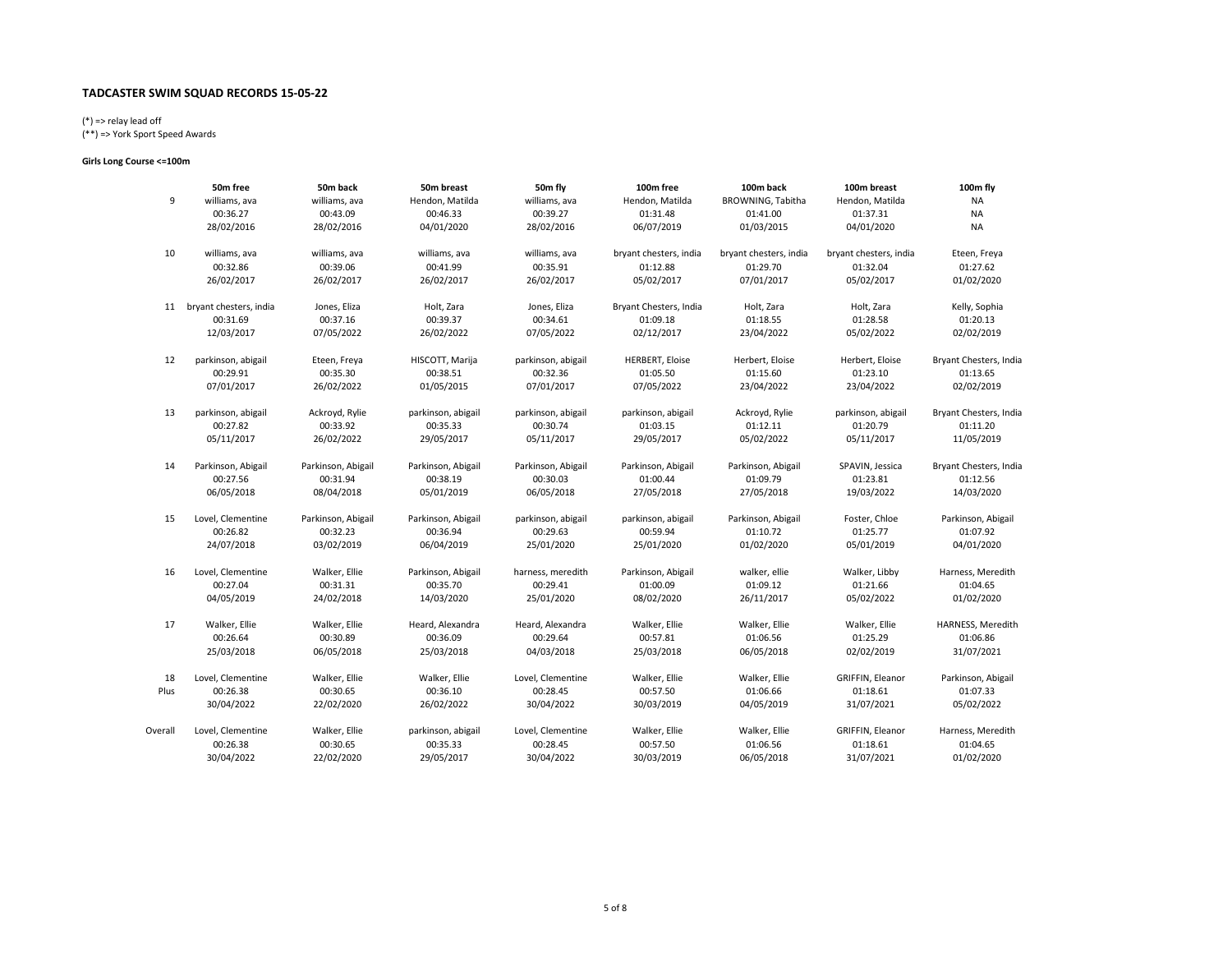# (\*) => relay lead off

(\*\*) => York Sport Speed Awards

### Girls Long Course >=200m

|         | 200m free          | 200m back          | 200m breast            | 200m fly               | 200m IM            | 400m free          | 800m free              | 400m IM                |
|---------|--------------------|--------------------|------------------------|------------------------|--------------------|--------------------|------------------------|------------------------|
| 9       | Hendon, Matilda    | NA                 | Hendon, Matilda        | <b>NA</b>              | <b>NA</b>          | <b>NA</b>          | <b>NA</b>              | NA                     |
|         | 03:13.58           | NA                 | 03:29.79               | <b>NA</b>              | <b>NA</b>          | <b>NA</b>          | <b>NA</b>              | <b>NA</b>              |
|         | 04/01/2020         | <b>NA</b>          | 01/02/2020             | <b>NA</b>              | <b>NA</b>          | <b>NA</b>          | <b>NA</b>              | NA                     |
| 10      | Spavin, Jessica    | Ackroyd, Rylie     | Spavin, Jessica        | NA                     | Browning, Tabitha  | <b>NA</b>          | <b>NA</b>              | <b>NA</b>              |
|         | 02:58.90           | 03:11.16           | 03:30.26               | <b>NA</b>              | 03:16.62           | <b>NA</b>          | NA                     | NA                     |
|         | 05/01/2019         | 06/07/2019         | 02/02/2019             | <b>NA</b>              | 13/03/2016         | <b>NA</b>          | <b>NA</b>              | <b>NA</b>              |
| 11      | Kelly, Sophia      | Kelly, Sophia      | Bryant Chesters, India | NA                     | Hendon, Matilda    | Kelly, Sophia      | ΝA                     | Hendon, Matilda        |
|         | 02:34.76           | 02:51.10           | 03:10.15               | <b>NA</b>              | 02:48.69           | 05:16.31           | <b>NA</b>              | 05:57.33               |
|         | 05/01/2019         | 05/01/2019         | 26/11/2017             | <b>NA</b>              | 05/02/2022         | 02/02/2019         | <b>NA</b>              | 12/02/2022             |
| 12      | Kelly, Sophia      | Herbert, Eloise    | <b>HERBERT, Eloise</b> | Kelly, Sophia          | Kelly, Sophia      | Kelly, Sophia      | Bryant Chesters, India | Kelly, Sophia          |
|         | 02:23.14           | 02:43.37           | 02:57.10               | 02:57.74               | 02:42.68           | 05:01.89           | 10:37.02               | 05:52.03               |
|         | 06/07/2019         | 12/02/2022         | 07/05/2022             | 09/02/2019             | 01/02/2020         | 01/02/2020         | 27/05/2018             | 06/07/2019             |
| 13      | Mclure, Sophie     | ACKROYD, Rylie     | Bryant Chesters, India | bryant chesters, india | ACKROYD, Rylie     | mclure, sophie     | Bryant Chesters, India | Bryant Chesters, India |
|         | 02:18.20           | 02:31.83           | 02:57.44               | 02:36.69               | 02:37.53           | 04:55.32           | 10:31.33               | 05:42.25               |
|         | 01/02/2020         | 19/03/2022         | 04/05/2019             | 25/01/2020             | 19/03/2022         | 25/01/2020         | 06/04/2019             | 06/07/2019             |
| 14      | Parkinson, Abigail | browning, tabitha  | SPAVIN, Jessica        | Bryant Chesters, India | Parkinson, Abigail | Parkinson, Abigail | walker, ellie          | Browning, Tabitha      |
|         | 02:14.42           | 02:35.07           | 03:03.02               | 02:40.07               | 02:31.80           | 04:46.78           | 10:51.87               | 05:38.79               |
|         | 05/01/2019         | 25/01/2020         | 19/03/2022             | 14/03/2020             | 02/02/2019         | 05/01/2019         | 10/01/2016             | 14/03/2020             |
| 15      | Parkinson, Abigail | Parkinson, Abigail | Parkinson, Abigail     | Holbrook, Imogen       | Parkinson, Abigail | McLure, Sophie     | walker, ellie          | NA                     |
|         | 02:11.92           | 02:34.59           | 03:03.19               | 02:53.73               | 02:29.37           | 04:41.81           | 10:38.14               | <b>NA</b>              |
|         | 30/03/2019         | 04/01/2020         | 06/07/2019             | 29/04/2018             | 01/02/2020         | 02/04/2022         | 07/01/2017             | <b>NA</b>              |
| 16      | Parkinson, Abigail | Carroll, Niamh     | Walker, Libby          | Bryant Chesters, India | Carroll, Niamh     | McLure, Sophie     | <b>NA</b>              | Carroll, Niamh         |
|         | 02:10.69           | 02:26.88           | 02:57.76               | 02:31.93               | 02:31.94           | 04:44.07           | <b>NA</b>              | 05:15.23               |
|         | 08/02/2020         | 12/02/2022         | 30/04/2022             | 30/04/2022             | 02/04/2022         | 30/04/2022         | NA                     | 02/04/2022             |
| 17      | Walker, Ellie      | Walker, Ellie      | Walker, Ellie          | Walker, Ellie          | Walker, Ellie      | Walker, Ellie      | NA                     | Walker, Ellie          |
|         | 02:08.14           | 02:24.84           | 03:03.17               | 02:39.30               | 02:30.05           | 04:45.01           | <b>NA</b>              | 05:26.25               |
|         | 08/04/2018         | 06/05/2018         | 05/01/2019             | 05/01/2019             | 02/02/2019         | 02/02/2019         | <b>NA</b>              | 02/02/2019             |
| 18      | Walker, Ellie      | Walker, Ellie      | GRIFFIN, Eleanor       | Walker, Ellie          | Parkinson, Abigail | Walker, Ellie      | <b>NA</b>              | Walker, Ellie          |
| Plus    | 02:04.99           | 02:23.70           | 02:51.51               | 02:32.91               | 02:30.40           | 04:41.80           | NA                     | 05:32.40               |
|         | 12/02/2022         | 01/02/2020         | 31/07/2021             | 01/02/2020             | 30/04/2022         | 30/03/2019         | <b>NA</b>              | 06/07/2019             |
| Overall | Walker, Ellie      | Walker, Ellie      | GRIFFIN, Eleanor       | Bryant Chesters, India | Parkinson, Abigail | Walker, Ellie      | Bryant Chesters, India | Carroll, Niamh         |
|         | 02:04.99           | 02:23.70           | 02:51.51               | 02:31.93               | 02:29.37           | 04:41.80           | 10:31.33               | 05:15.23               |
|         | 12/02/2022         | 01/02/2020         | 31/07/2021             | 30/04/2022             | 01/02/2020         | 30/03/2019         | 06/04/2019             | 02/04/2022             |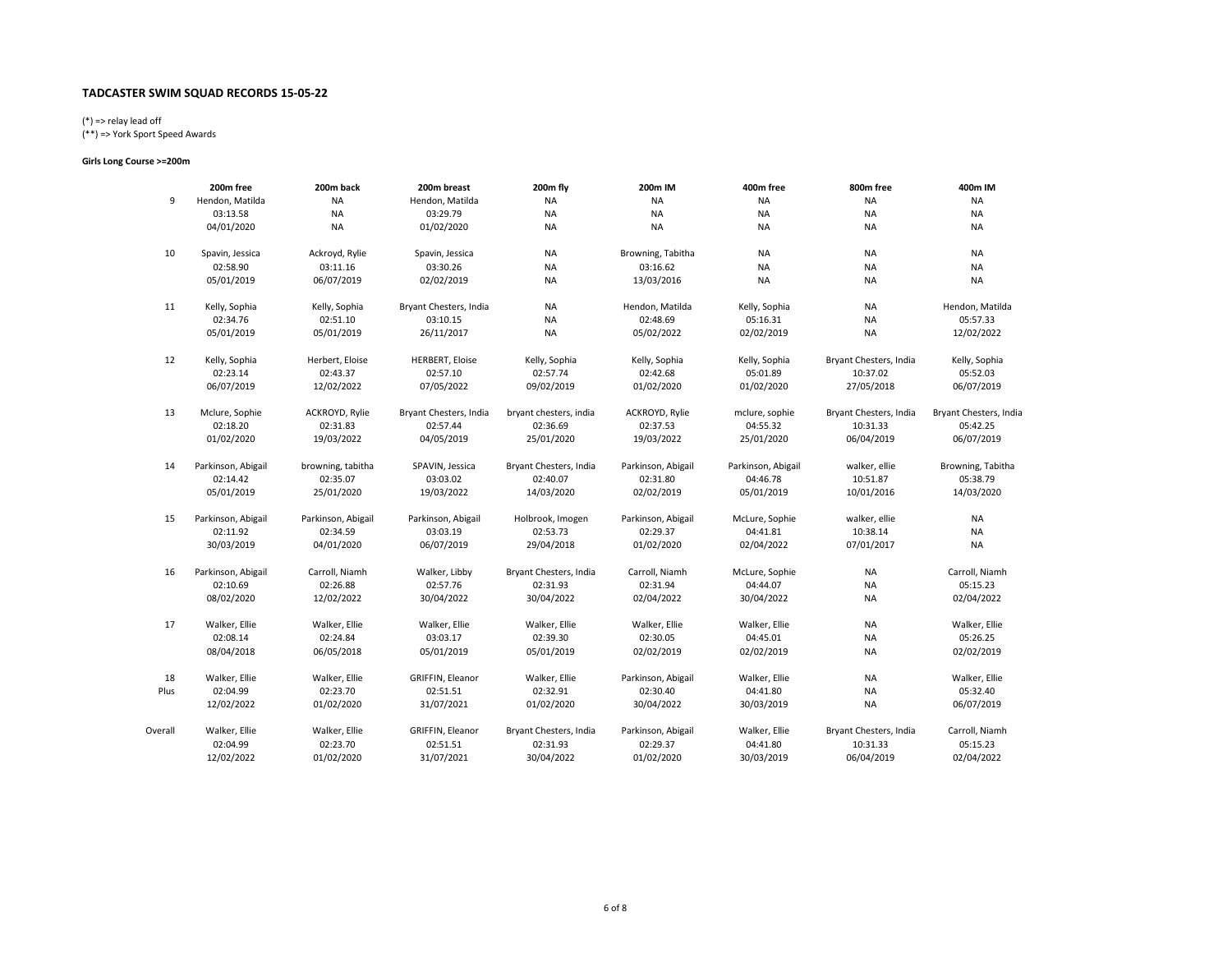# (\*) => relay lead off

(\*\*) => York Sport Speed Awards

### Boys Long Course <=100m

|         | 50m free         | 50m back         | 50m breast     | 50m fly          | 100m free        | 100m back        | 100m breast      | 100m fly         |
|---------|------------------|------------------|----------------|------------------|------------------|------------------|------------------|------------------|
| 9       | Williams, Alex   | Williams, Alex   | bleanch, jamie | Williams, Alex   | Hendon, James    | Hendon, James    | Hendon, James    | NA               |
|         | 00:34.78         | 00:40.73         | 00:45.30       | 00:39.06         | 01:33.29         | 01:45.34         | 01:43.19         | <b>NA</b>        |
|         | 17/03/2013       | 17/03/2013       | 26/02/2017     | 17/03/2013       | 04/03/2018       | 04/03/2018       | 04/03/2018       | NA               |
| 10      | Williams, Alex   | Williams, Alex   | Hendon, James  | Williams, Alex   | Williams, Alex   | Smith, Thomas    | Hendon, James    | Williams, Alex   |
|         | 00:32.30         | 00:38.89         | 00:40.92       | 00:35.07         | 01:13.29         | 01:42.05         | 01:32.13         | 01:23.89         |
|         | 16/03/2014       | 16/03/2014       | 02/02/2019     | 16/03/2014       | 18/01/2014       | 04/01/2020       | 02/02/2019       | 18/01/2014       |
| 11      | WILLIAMS, Alex   | Brown, Jacob     | Brown, Jacob   | Brown, Jacob     | WILLIAMS, Alex   | Brown, Jacob     | Brown, Jacob     | Brown, Jacob     |
|         | 00:31.85         | 00:34.22         | 00:40.61       | 00:34.41         | 01:09.07         | 01:13.31         | 01:29.30         | 01:17.42         |
|         | 01/01/2015       | 05/01/2019       | 05/01/2019     | 05/01/2019       | 01/05/2015       | 05/01/2019       | 05/01/2019       | 05/01/2019       |
| 12      | Carswell, Thomas | Brown, Jacob     | baylin, ethan  | Wise, Luke       | williams, alex   | Brown, Jacob     | Brown, Jacob     | Wise, Luke       |
|         | 00:30.49         | 00:33.36         | 00:37.97       | 00:32.73         | 01:07.72         | 01:11.02         | 01:23.85         | 01:11.79         |
|         | 17/03/2013       | 02/02/2019       | 09/04/2017     | 07/05/2022       | 28/02/2016       | 11/05/2019       | 11/05/2019       | 07/05/2022       |
| 13      | Baylin, Ethan    | brown, jacob     | Baylin, Ethan  | Baylin, Ethan    | Baylin, Ethan    | Brown, Jacob     | Chesters, Alex   | brown, jacob     |
|         | 00:28.74         | 00:32.70         | 00:34.75       | 00:31.01         | 01:02.87         | 01:11.38         | 01:20.30         | 01:12.81         |
|         | 24/02/2018       | 25/01/2020       | 08/04/2018     | 08/04/2018       | 08/04/2018       | 01/02/2020       | 27/05/2018       | 25/01/2020       |
| 14      | Baylin, Ethan    | Williams, Alex   | Baylin, Ethan  | Baylin, Ethan    | Baylin, Ethan    | BROWN, Jacob     | Baylin, Ethan    | CARSWELL, Thomas |
|         | 00:26.53         | 00:31.38         | 00:33.26       | 00:29.80         | 00:59.42         | 01:06.56         | 01:13.22         | 01:08.53         |
|         | 06/04/2019       | 06/05/2018       | 02/02/2019     | 30/03/2019       | 06/04/2019       | 31/07/2021       | 02/02/2019       | 01/01/2015       |
| 15      | carswell, thomas | Brown, Jacob     | Baylin, Ethan  | carswell, thomas | carswell, thomas | Brown, Jacob     | Baylin, Ethan    | carswell, thomas |
|         | 00:24.90         | 00:28.83         | 00:32.36       | 00:26.77         | 00:57.31         | 01:03.79         | 01:11.41         | 01:04.00         |
|         | 30/04/2016       | 30/04/2022       | 22/02/2020     | 30/04/2016       | 28/02/2016       | 12/03/2022       | 01/02/2020       | 28/02/2016       |
| 16      | carswell, thomas | carswell, thomas | Hawkett, Harry | carswell, thomas | carswell, thomas | carswell, thomas | Watkins, Elliott | carswell, thomas |
|         | 00:24.28         | 00:28.54         | 00:32.58       | 00:25.81         | 00:54.50         | 01:07.32         | 01:11.86         | 00:58.88         |
|         | 05/11/2017       | 29/05/2017       | 26/02/2022     | 05/11/2017       | 26/03/2017       | 12/03/2017       | 05/02/2022       | 26/03/2017       |
| 17      | Carswell, Thomas | Carswell, Thomas | Baylin, Ethan  | Carswell, Thomas | Carswell, Thomas | DAWSON, Liam     | BAYLIN, Ethan    | Carswell, Thomas |
|         | 00:23.94         | 00:28.05         | 00:31.00       | 00:25.56         | 00:52.99         | 01:05.40         | 01:10.89         | 00:57.42         |
|         | 25/03/2018       | 24/02/2018       | 26/02/2022     | 24/07/2018       | 06/05/2018       | 31/07/2021       | 19/03/2022       | 01/03/2018       |
| 18      | Carswell, Thomas | Carswell, Thomas | Baylin, Ethan  | Carswell, Thomas | Carswell, Thomas | Harris, Josh     | Baylin, Ethan    | Carswell, Thomas |
| Plus    | 00:23.74         | 00:27.61         | 00:30.71       | 00:25.07         | 00:52.37         | 01:04.12         | 01:10.46         | 00:56.32         |
|         | 24/07/2019       | 22/02/2020       | 30/04/2022     | 22/02/2020       | 01/02/2020       | 12/02/2022       | 30/04/2022       | 30/03/2019       |
| Overall | Carswell, Thomas | Carswell, Thomas | Baylin, Ethan  | Carswell, Thomas | Carswell, Thomas | Brown, Jacob     | Baylin, Ethan    | Carswell, Thomas |
|         | 00:23.74         | 00:27.61         | 00:30.71       | 00:25.07         | 00:52.37         | 01:03.79         | 01:10.46         | 00:56.32         |
|         | 24/07/2019       | 22/02/2020       | 30/04/2022     | 22/02/2020       | 01/02/2020       | 12/03/2022       | 30/04/2022       | 30/03/2019       |